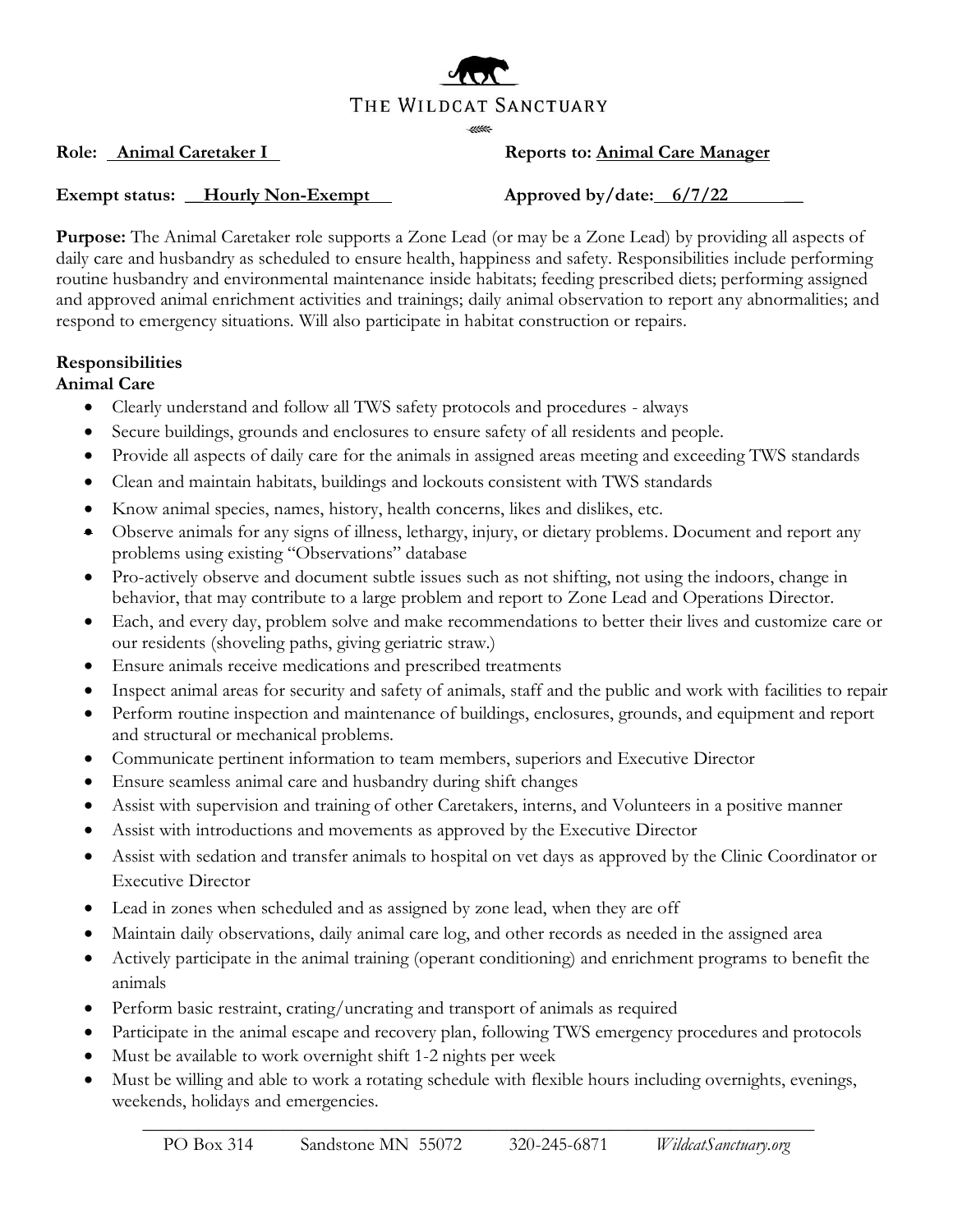# THE WILDCAT SANCTUARY

#### **Habitat**

- Proactively ensuring all USDA and GFAS guidelines and requirements are not only continually met, but clearly surpassed.
- Ability to assist in habitat construction projects and create/provide enrichment as needed and under the direction of the Zone Lead or Animal Care Manager.
- Identify, perform or assist minor repairs to fencing, habitats and animal buildings.
- Work with facilities to coordinate repair of major damage or routine maintenance work.
- Must be able to climb ladders/stairs, lift crates/animals and/or equipment weighing 70lbs
- Operate mowers, handle fire hose for cleaning, operate weed eaters, chain saws and loaded wheelbarrows.
- Operate UTV's, tractors, pickup truck, and other equipment.
- Must be agile and flexible to maneuver in and around animals within enclosures and holding areas.

#### **Miscellaneous**

- Supervise, engage and/or monitor the public, donors, Board Members, and volunteers in a positive manner ensuring the safety of all individuals on property and animals.
- Participate in special events, marketing, and other promotional activities as assigned. In Sandstone and online.

#### **Experience**

- Must have previous animal experience (sanctuary, rehabilitation, domestic animal shelters, other internships.)
- Degrees in the fields of zoology, biology, animal psychology, veterinary sciences or other animal-related will be considered but not required.

#### **Qualifications**

- Ability to make a commitment to the animals by focusing on individualized care and continually going above and beyond when it comes to medical care, diet, habitats, enrichment, etc.
- General knowledge of Zoonotic Disease and Sanctuary SOP's
- Trained in chemical immobilization and firearms within 6 months of start date.
- Ability to work in extreme weather conditions from 100-degree days to freezing temperatures.
- Must have tetanus vaccine.
- Ability to work safely, recognize safety hazards, and apply proper safety precautions
- Adhere to Sanctuary policies, procedures, and protocols.
- Foster an open and inclusive work environment by modeling TWS behaviors and values, consistent with the vision, mission and strategic anchors of the organization.
- Professional respect, empathy and kindness toward coworkers, managers, and subordinates, as well as donors and volunteers.
- Friendly and outgoing personality with a willingness to guide, teach and learn from others, including interns and volunteers.
- Understanding that this is a non-traditional, full-time position requiring a flexible, non-traditional schedule